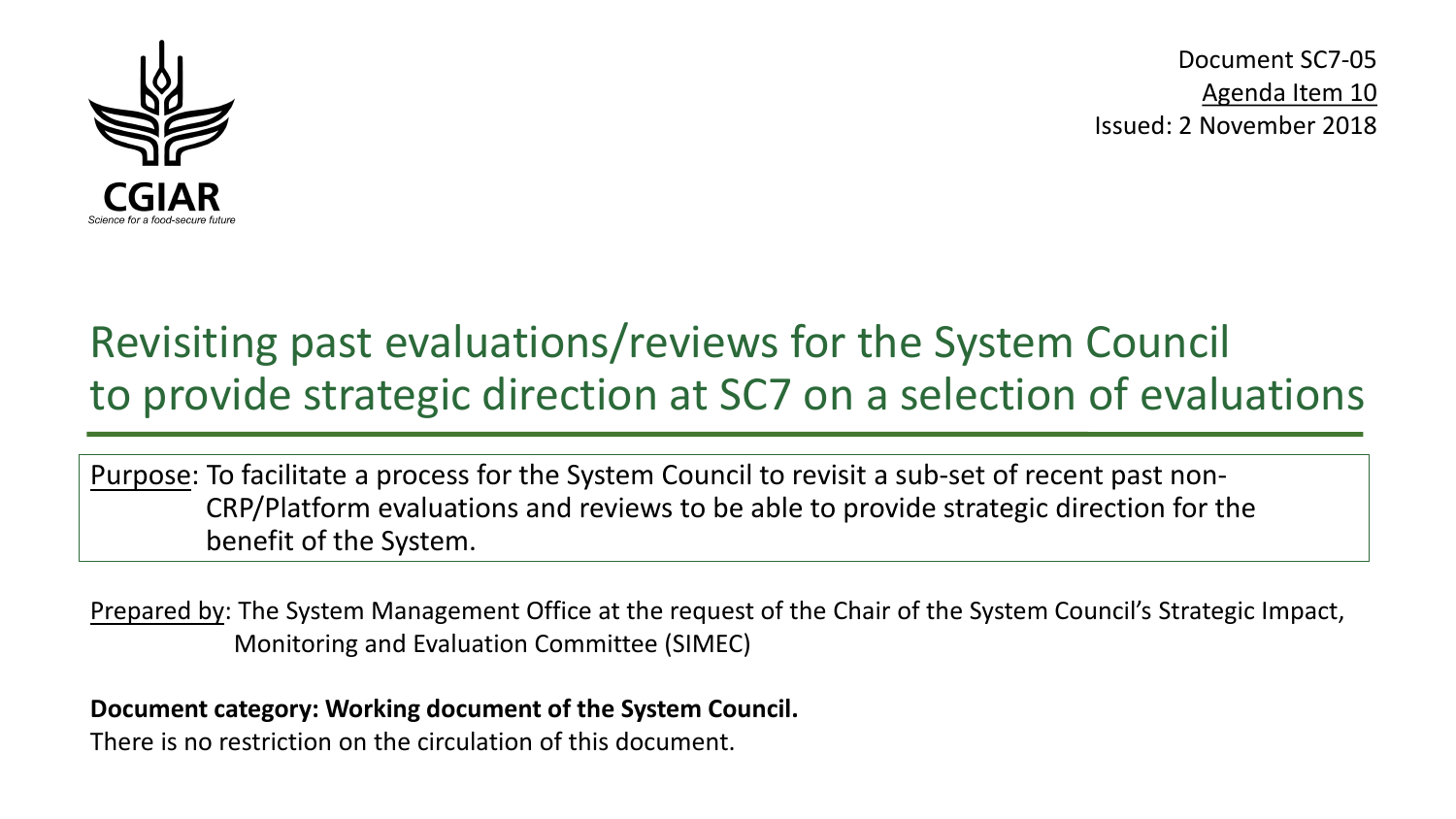

#### **Contents**

- 1. Overall operational and governance context: 2012 to current
- 2. Recap of evaluations for 2010-2016 Portfolio, cross-cutting topics + other reviews
- 3. SIMEC approach to identifying 4 evaluations to focus upon at SC7
- 4. Two evaluations to consider through 'a deep dive' approach
- 5. Two evaluations to consider through a lighter touch approach
- 6. Roles moving forward

Annexes with additional materials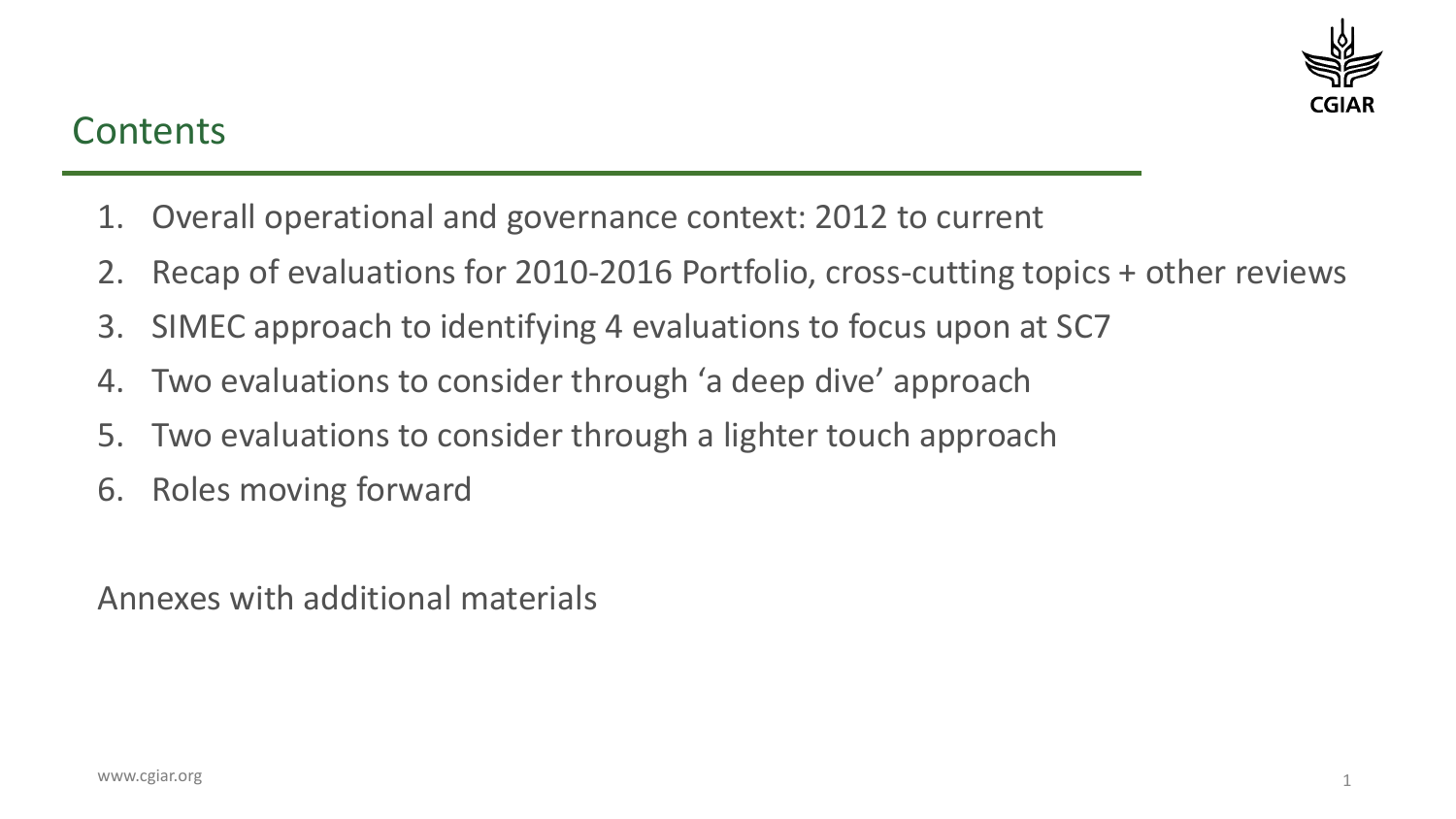

### 1A: Overall operational and governance context: 2012 to current

….

#### **CGIAR's Independent Evaluation Arrangement**

**System Council's Strategic Impact, Monitoring and Evaluation Committee** ('SIMEC')

- Full mandate set forth in *CGIAR Policy for [Independent External Evaluation](http://iea.cgiar.org/wp-content/uploads/2018/01/CGIAR-Evaluation-Policy-Final-approved-document-effective-February-2012.pdf)* (January 2012)
- **Mission to promote accountability, knowledgesharing, learning and a culture of evaluation across CGIAR,** whilst assessing the extent to which CGIAR research efficiently contributes to CGIAR's objectives
- **Evaluations undertaken by independent evaluation teams**, with the evaluation team leader having final responsibility for all findings and recommendations, subject to adherence to CGIAR Evaluation Standards
- **Evaluation planning**  built around a biennial rolling unified work plan for independent evaluation that is developed by the Head-IEA in full consultation with all entities of the CGIAR system and with donors, partners and beneficiary representatives

Selected provisions From the System Council approved SIMEC [Terms of Reference](https://www.cgiar.org/wp/wp-content/uploads/2017/06/TOR-SC_SIMEC_11May2017.pdf) (since May 2017)

- 6. **Evaluations and Impact Assessment. SIMEC shall advise and make recommendations to the System Council related to the System Council's:**
	- b. **Review and endorsement of IEA evaluations** of the CGIAR Portfolio and functions and structures of the CGIAR System, taking into account input from the System Management Board and Center management responses
	- c. **Monitoring effective implementation of ISPC and IEA recommendations** with regards to CGIAR Research Programs ("CRPs") and Platforms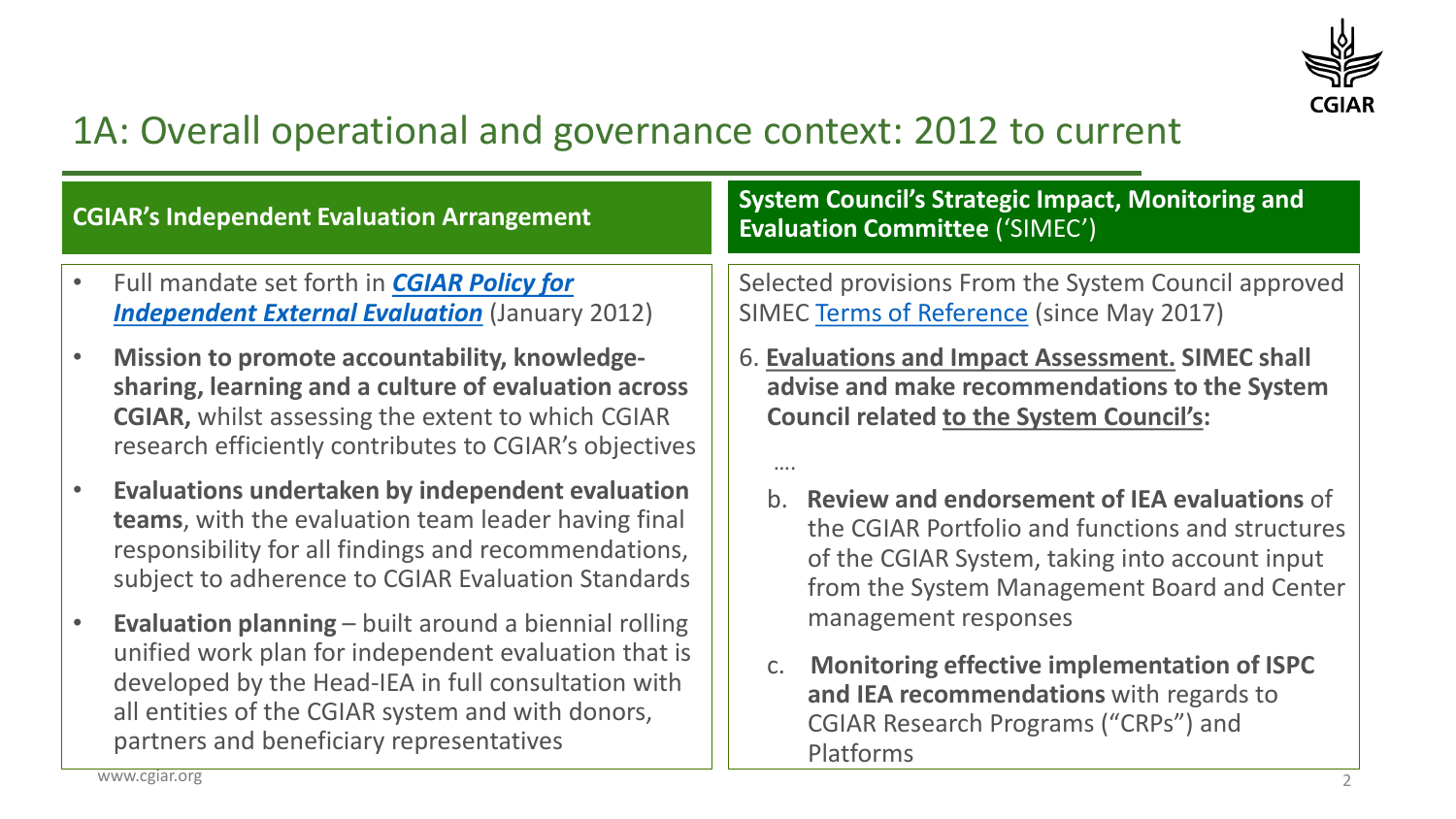

## 1B: Overall operational and governance context: 2012 to current

#### **Selected principles in the current CGIAR Policy for Independent External Evaluation include:**

- **Article 3.7 -** There is a formal requirement for a management response to the evaluation's findings and recommendations and reporting after a suitable interval on the implementation of agreed follow-up
- **Article 6.1:**
	- Evaluation is responding to immediate needs of major stakeholders, in particular, the Fund Council, Consortium and managers\*; and
	- There is overall efficiency in the use of evaluation resources and accountability for evaluation outputs

#### **Article 6.3:**

The Fund Council\* will ensure that the work program of the IEA fulfils the commitments of this Policy and is fully funded. The target and ceiling budget to be progressively achieved for the central IEA evaluation budget will be in the order of one percent of CGIAR Windows 1 and 2.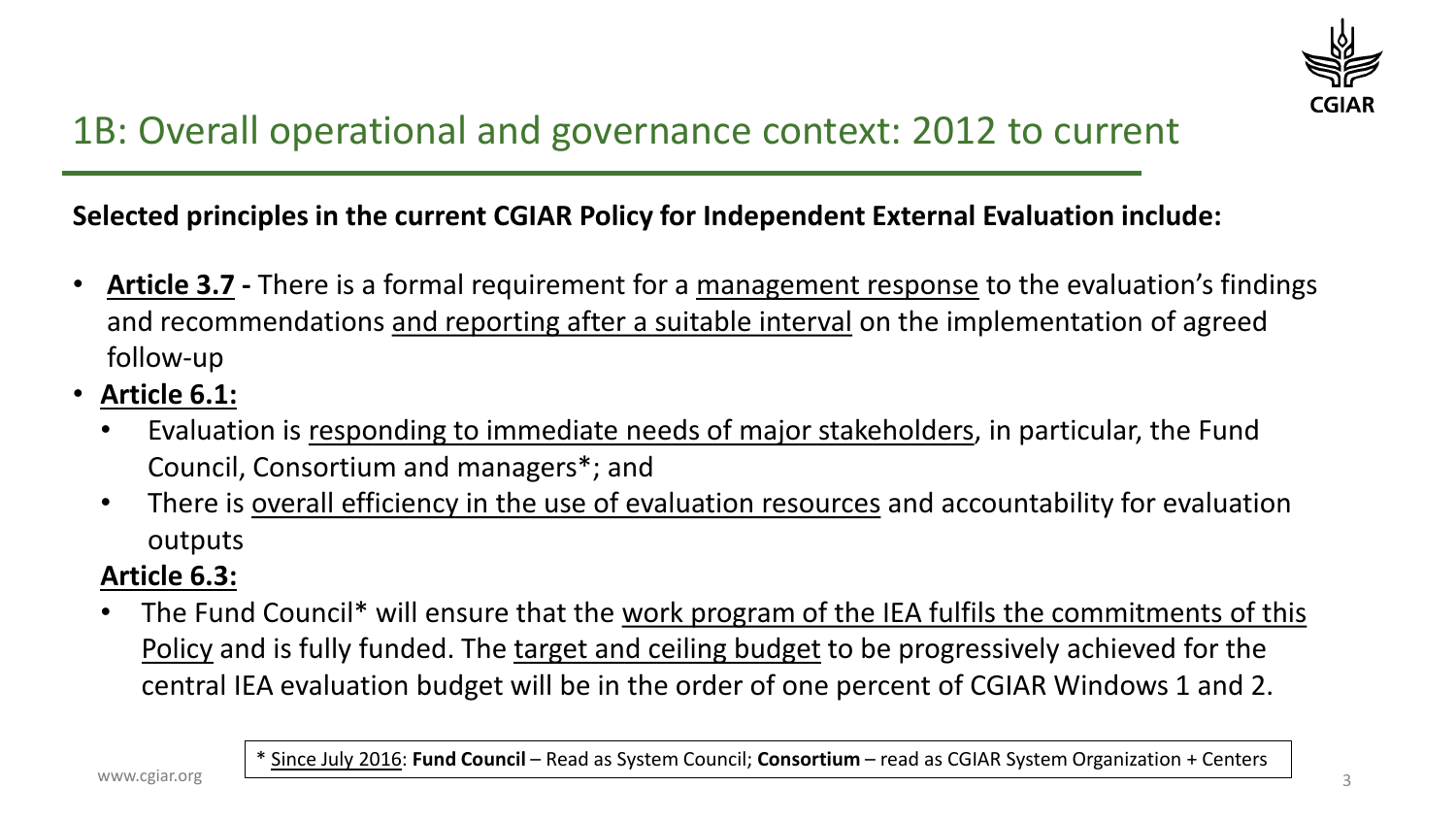

### 2. Recap of past evaluations relevant to 2010-2016 Portfolio and cross-cutting topics + other reviews

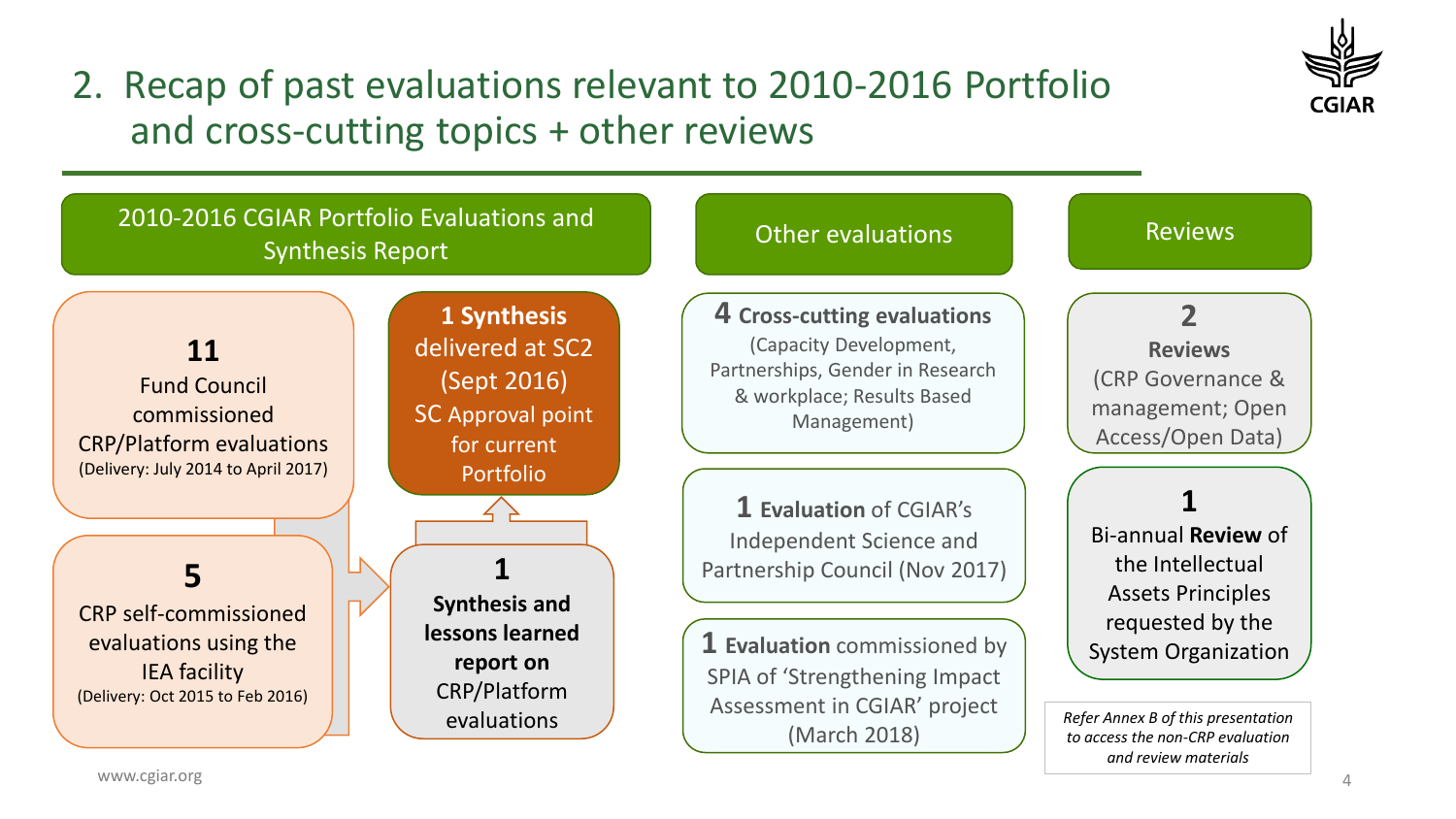

## 3A. SIMEC approach to identifying 4 past evaluations for SC7

- **Taking stock of the 2017/2018 non-CRP evaluations/reviews** and management responses to date
- **Engaging with IEA** on how to select and bring evaluations to the System Council meeting
- **Considering evaluation/review perceived level of contribution to change in CGIAR** to determine the scope of opportunity to provide further strategic guidance for the System *(methodology at Annex A)*
- **Identifying if there are other processes ongoing that will take up and take forward the findings and recommendations** of the evaluations: e.g.
	- ISPC evaluation informed System Council decision on new Independent Science for Development Council
	- SIAC evaluation is relevant to the System Council's consideration of the 2019-2021workplan and budget proposal from the Standing Panel of Impact Assessment (Meeting document SC7-P, agenda item 10).
	- Intellectual Assets Review informed preparation of [CGIAR 2017 Intellectual Assets Report](https://www.cgiar.org/wp/wp-content/uploads/2018/10/CGIAR-2017-Intellectual-Assets-Report.pdf)
	- CRP Governance and Management Review discussed at SMB8 and action plan adopted
- **Noting 2016 governance transition reforms and the evolving roles of the SC and SMB** (*refer Part 6 below*)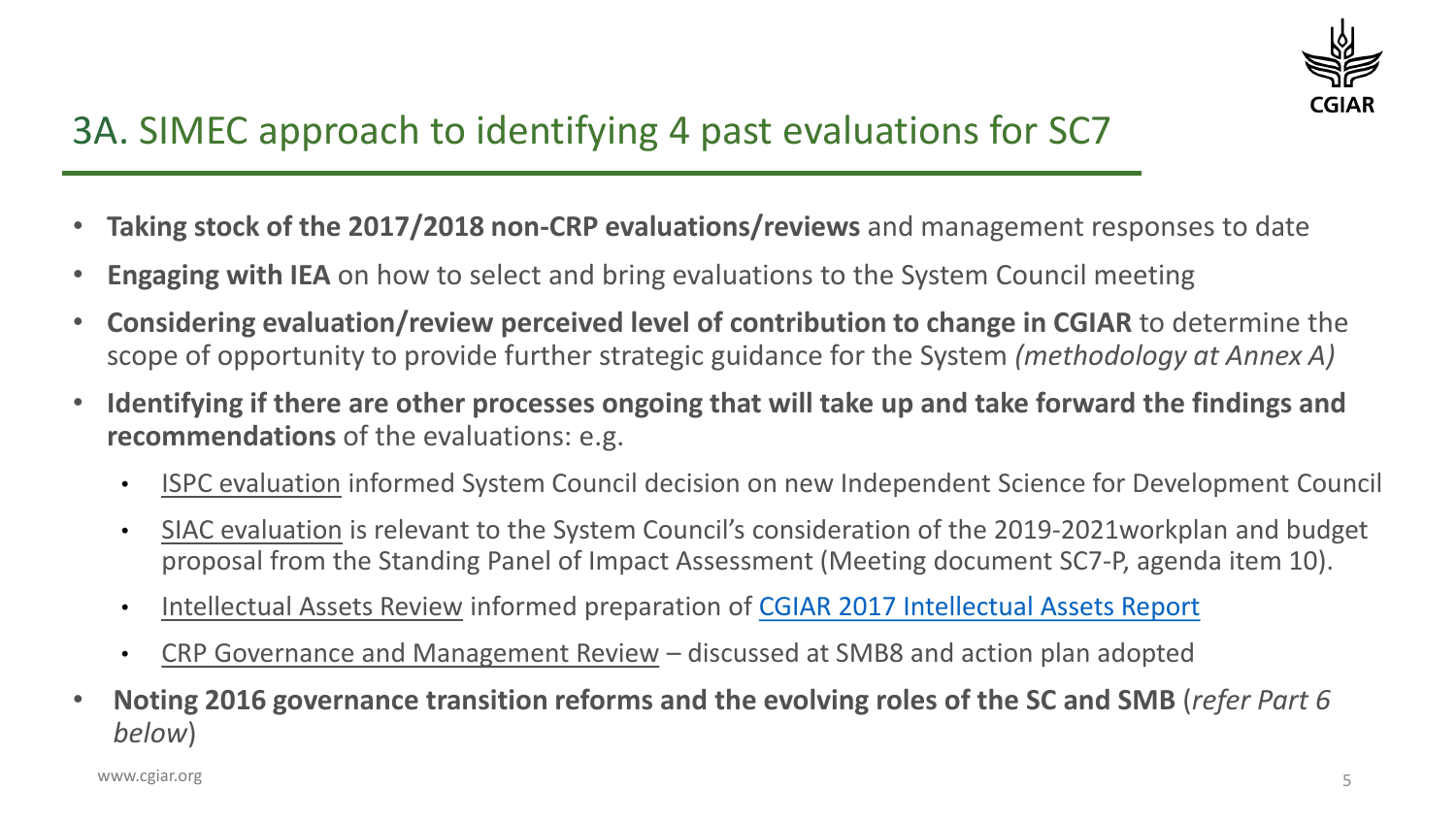

#### 3B: Differentiated approach to the 4 evaluations

In prioritizing evaluations to bring to SC7, four evaluations were identified by SIMEC as important for the System Council to discuss at SC7.

- A 'deep dive' approach would be taken to the top two evaluations identified, in which both the main messages would be considered as well as a look at the recommendations and the response provided by the System Management Board.
- For the other two evaluations, which were considered as happening through other processes, a 'lighter touch' approach would be used to checkin on the recommendations and responsibilities.

#### **A 'deep dive' approach to: A 'lighter touch' approach to:**



Providing strategic direction to the System

have been provided on all 4 evaluations. However, this presentation only includes them for the 2 'deep dive' evaluations due to the differentiated approach. All SMB Commentaries are available via the resource links in Annex B.

www.cgiar.org 6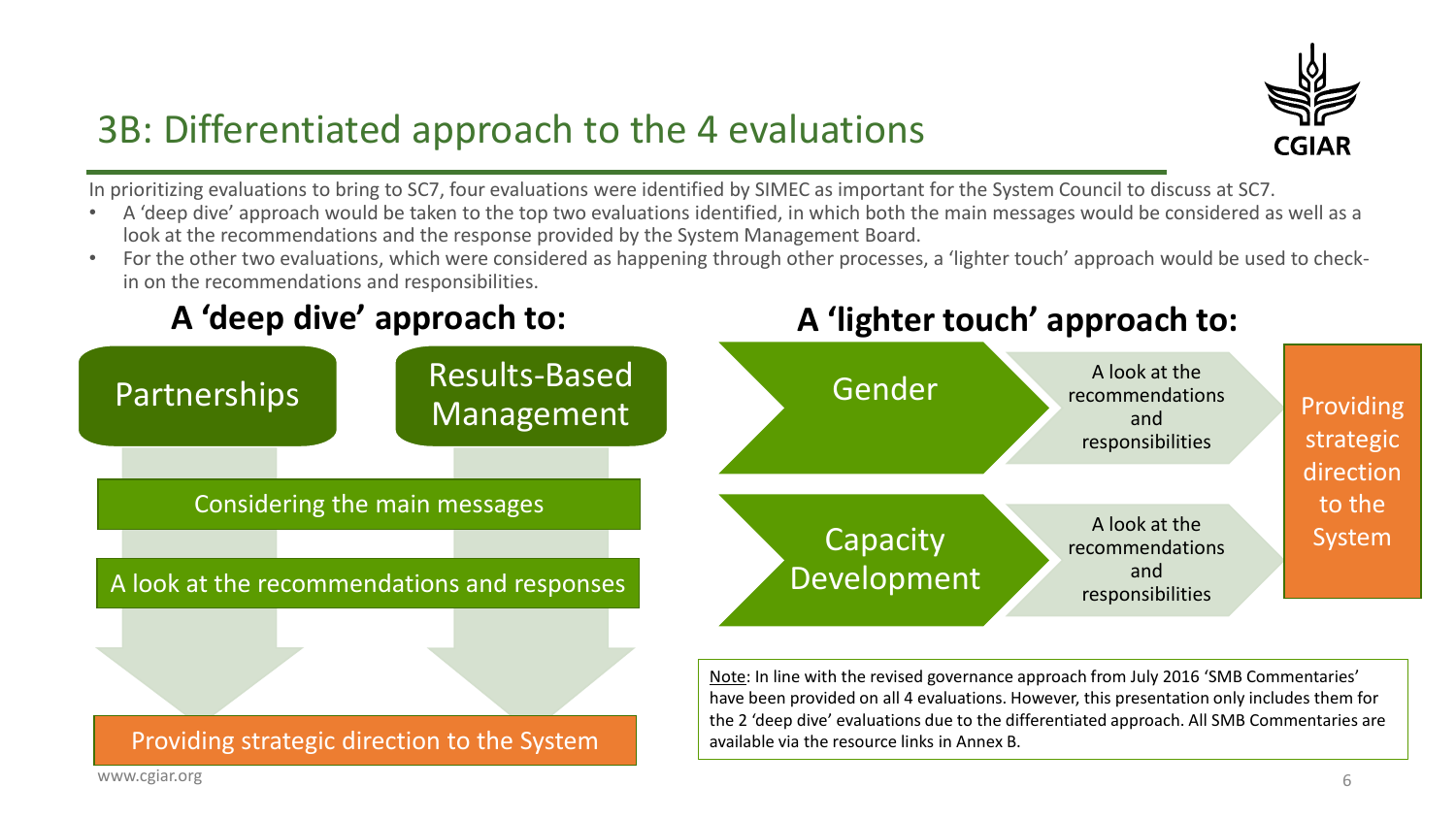

#### 4. A deep dive on two evaluations

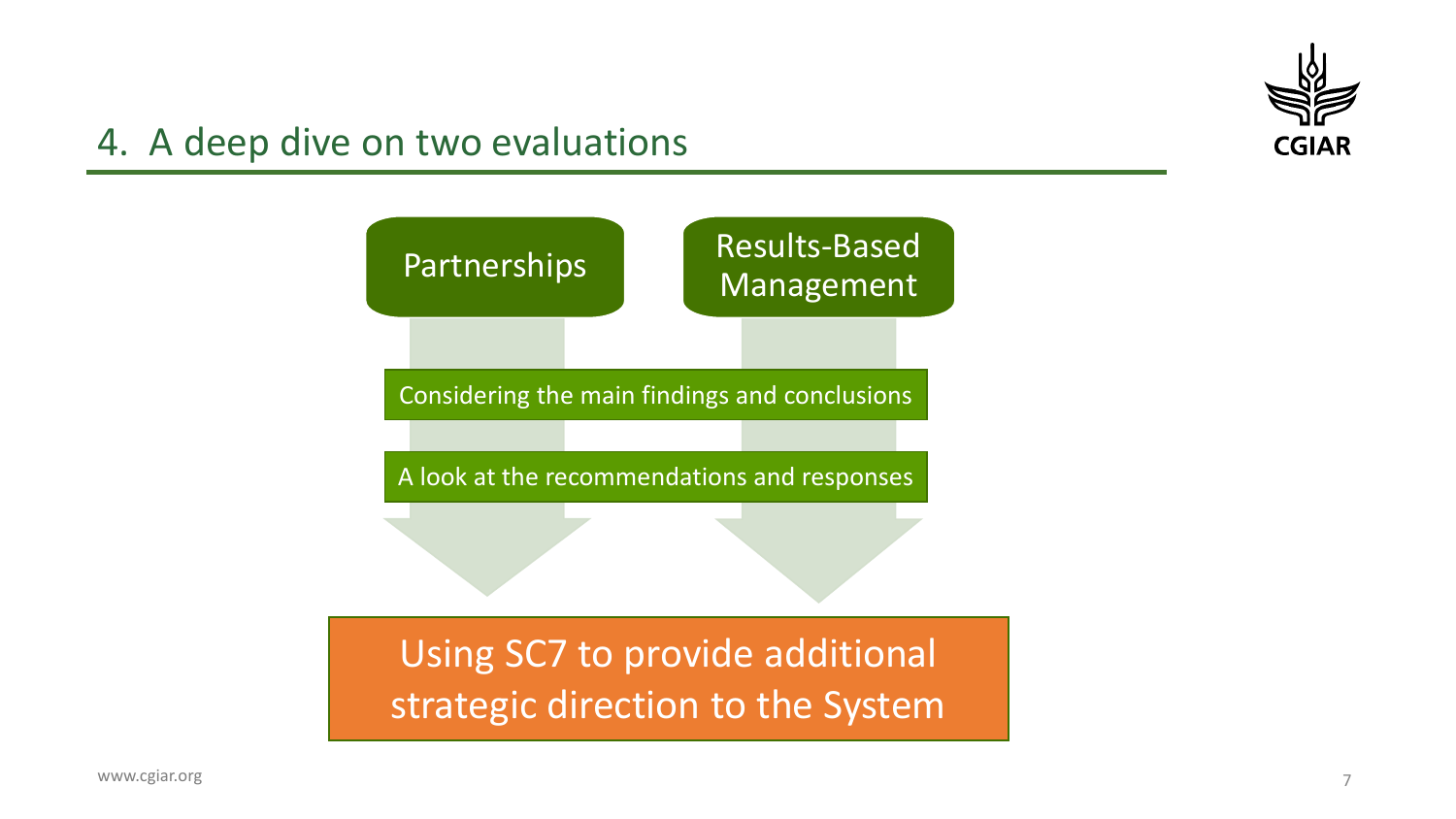

## 4A: Partnerships evaluation: Main findings and conclusions

- 1. Positive push in the Reform resulting in greater collaboration and coordination in CRPs and greater attention to the strategic role of Partnerships
- 2. Partnerships with Private Sector has increased since the CRPs began although slowly with large multinationals
- 3. Rapid growth in CGIAR engagement in Multi-stakeholder platforms
- 4. Partnership Management: heavy requirements for reporting and accountability while little incentives and guidance
- 5. Scope to include more developing country partners in management
- 6. Diminishing of core funding has been detrimental to partnerships
- Lack of system-wide organizational reflection about partnership
- 8. Limited influence and impacts of GCARD events
- 9. Outputs: large majority of scientific publications done in partnerships with positive effect on science quality but insufficient involvement of developing country partners
- 10. Impacts: Good success stories attributable to partnerships though there is a need for being more selective and focused on CGIAR comparative advantage





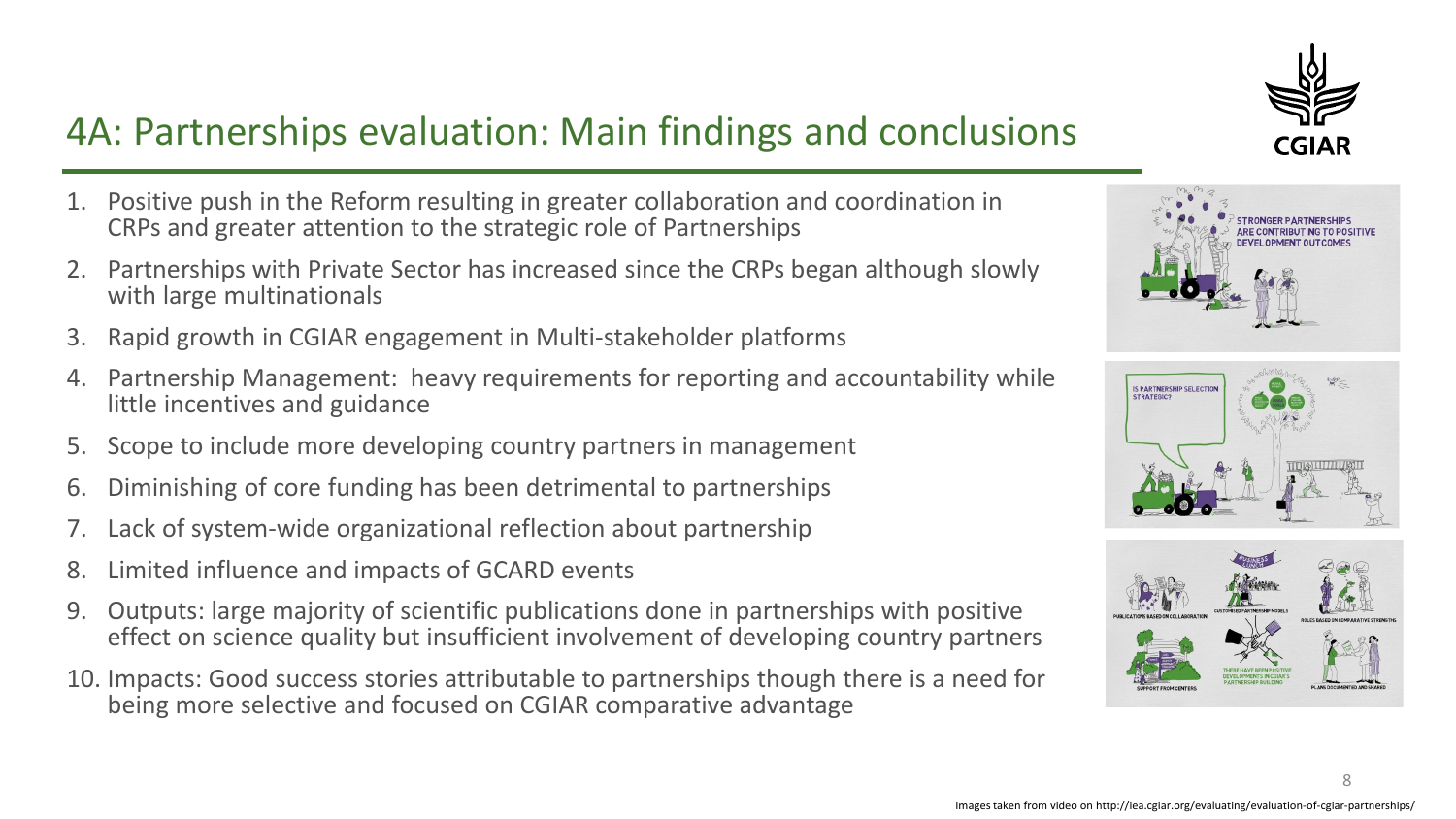

#### 4B. Partnerships Evaluation: Recommendations and responses

| Recommendations                                                                                                                       | SMB commentary (12 December 2017)                                                                                                                                                                                                                                                                                                                                                                                                                           |
|---------------------------------------------------------------------------------------------------------------------------------------|-------------------------------------------------------------------------------------------------------------------------------------------------------------------------------------------------------------------------------------------------------------------------------------------------------------------------------------------------------------------------------------------------------------------------------------------------------------|
| 1. All CRPs should have a distinct partnership<br>strategy and accompanying operational plan.                                         | The System Management Board agrees with this recommendation, noting that partnership strategies were requested<br>as part of the guidance for the full proposals for the 2017-2022 CGIAR Research Portfolio.<br>The Board also notes that the CRP annual plan of work and budget (POWB) template for 2017 requested information<br>on plans and adjustments to partnership strategies and activities.                                                       |
| 2. Strategic reviews should be conducted of multi-<br>stakeholder partnership models.                                                 | The Board supports better sharing and learning on multi-stakeholder partnership models across the System,<br>potentially achieved through encouraging and supporting the CRPs and Centers to engage in a collective reflection on<br>this rather than a formal review which may not capture the time and context specific nature of these models.                                                                                                           |
| 3. A strategic analysis should be conducted at System<br>level for guiding the development of public-private<br>partnership.          | The Board is a strong supporter of effective public-private partnerships where they can advance achievement of the<br>CGIAR shared agenda, recognizing that the level at which these are engaged in is most often with the Centers. The<br>Board has and will continue to encourage Centers to find appropriate ways to exchange experiences and ideas in this<br>area.                                                                                     |
| 4. A position paper on funding should be prepared<br>and used for influencing discussion and decisions on<br>funding of partnerships. | The Board supports the concept of designing optimal arrangements that guide support to partnerships and co-<br>financing by partners.                                                                                                                                                                                                                                                                                                                       |
| 5. System-wide organizational learning on using<br>partnerships to best effect should be enhanced.                                    | The Board agrees with this recommendation, noting that the System Organization provides support to activities that<br>bring scientists together cross Centers and CRPs, namely the Science Leaders community and its annual meeting,<br>where exchange and learning on partnerships would be appropriate. The new Annual Performance Report being<br>developed will provide an effective mechanism to capture and showcase key information on partnerships. |
| 6. Emerging and developing country NARS with<br>strong capacity should be more closely involved in<br>research management in CRPs.    | The Board agrees that CRPs can benefit from stronger and closer relationships with NARS, recognizing that both<br>capacity and appropriate engagement mechanisms are key elements in directly involving national stakeholders in<br>research management. The Board will encourage CRPs to explore innovative modalities to involve National<br>$\overline{9}$<br>Agricultural Research Services in their research management.                               |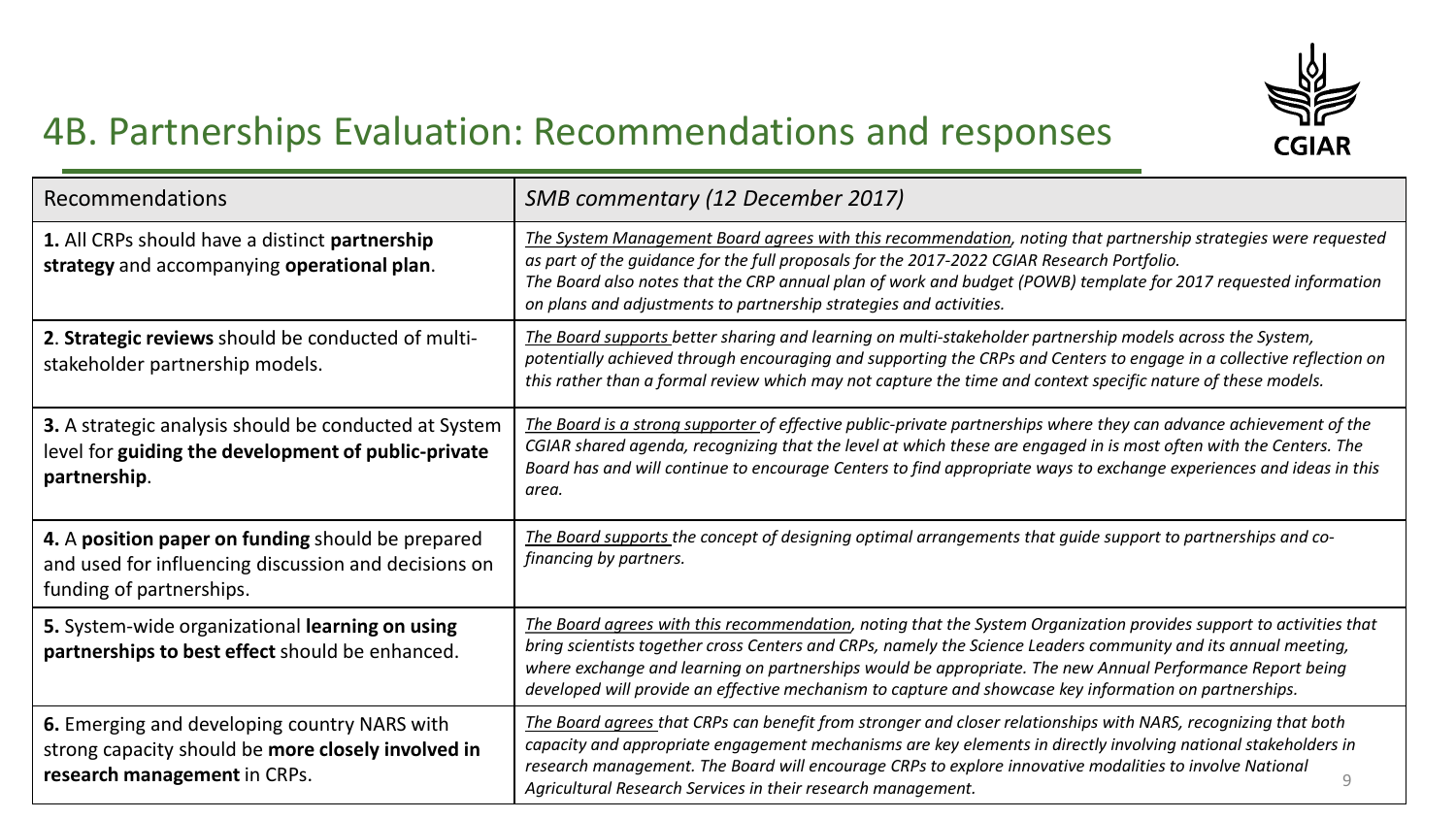### 4C: Results Based management evaluation Main findings and conclusions

**CGIAR** 

- 1. The motivation for and the understood purpose of RBM have been mixed across CGIAR
- 2. CRPs and Centers have generally tried to understand and embrace RBM
- 3. Important progress has been made to adapt RBM for CGIAR's unique context
- 4. The RBM pilots provided important learning for CRPs and Centres
- 5. RBM is presently pulled in two directions within CGIAR which unnecessarily creates tension
- 6. Leadership needs to become more engaged in consciously creating an enabling environment for RBM
- 7. The present investment in the RBM function at different levels of CGIAR is insufficient
- 8. The RBM approach remains relevant to CGIAR and its CRPs



10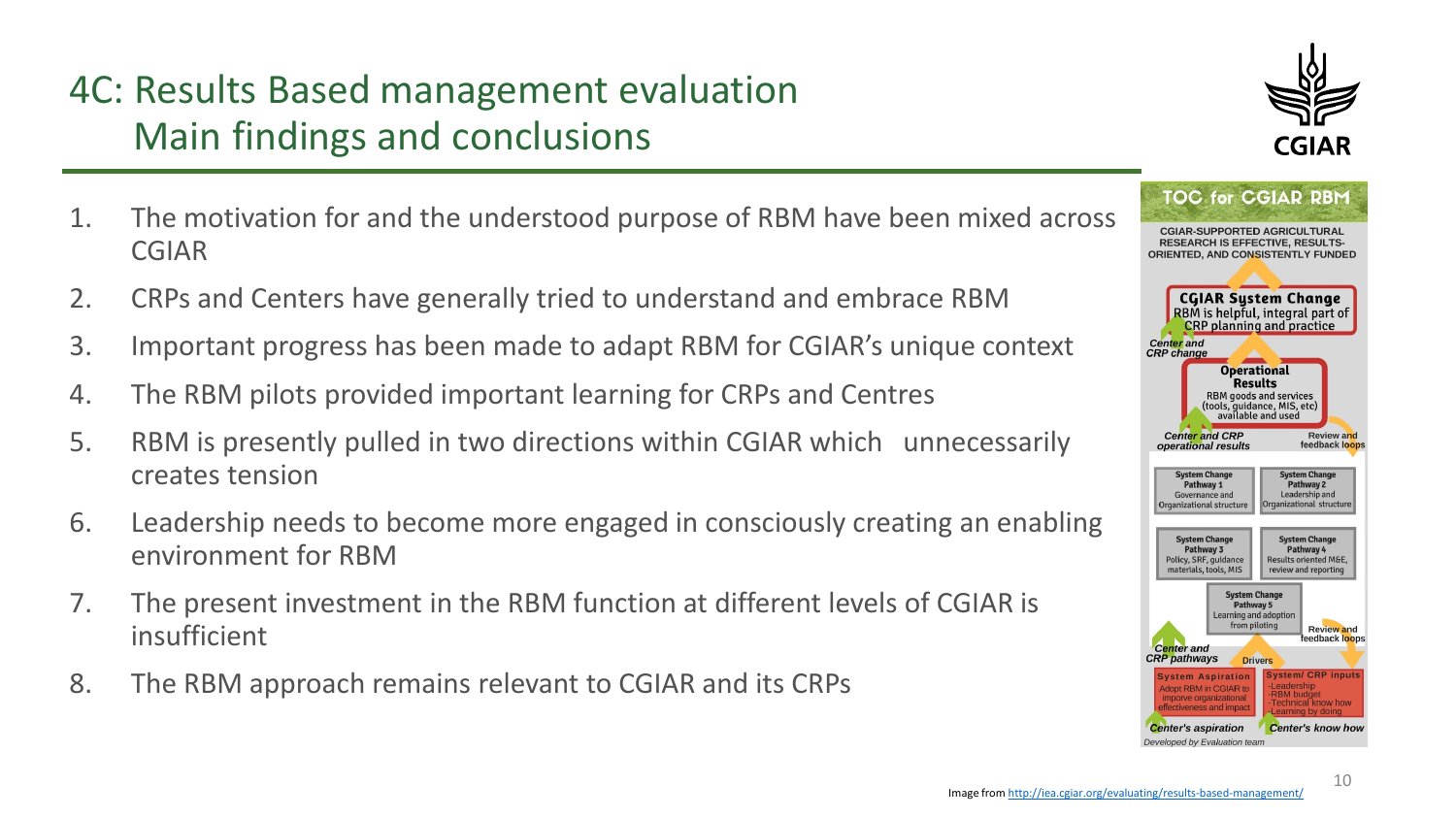### 4D: Results Based Management evaluation Recommendations and responses



| <b>Recommendations</b>                                                            | SMB commentary (12 March 2018)                                                                                                                                                                                                                                                                                                                                                                                                                                                                                                                                                                                                                                                                                                                                                      |
|-----------------------------------------------------------------------------------|-------------------------------------------------------------------------------------------------------------------------------------------------------------------------------------------------------------------------------------------------------------------------------------------------------------------------------------------------------------------------------------------------------------------------------------------------------------------------------------------------------------------------------------------------------------------------------------------------------------------------------------------------------------------------------------------------------------------------------------------------------------------------------------|
| 1. Develop system-level conceptualization and<br>guidance for RBM                 | The System Management Board agrees with this recommendation and notes that, pursuant to Article 8.1 (ii) of<br>the Charter, a proposal for an integrated framework for a performance management system for the System is<br>being developed by the System Management Office in coordination with other system functions and entities.                                                                                                                                                                                                                                                                                                                                                                                                                                               |
| 2. At System level, decouple budget allocation<br>and performance assessment      | The Board partially agrees with this recommendation. While performance assessment is only one of many<br>factors that would influence fund allocation, the Board does not agree that poor performance can be<br>completely ignored and "decoupled" from funding, which seems to be implied by the main heading of the<br>recommendation. On the other hand, the Board agrees with the main thrust of the ideas expressed in the<br>body of the recommendation.                                                                                                                                                                                                                                                                                                                      |
| 3. Invest in CRP driven, system-relevant<br><b>Management Information Systems</b> | The Board agrees with the recommendation, recognizing that there are many requirements to be taken into<br>account and to be built on in the development of RBM that serves the needs of the System as a whole. The<br>System Organization is making a financial investment in additional development of a MARLO module to serve<br>as the front end for Management Information Systems (MIS) to be able to contribute to an interoperable<br>dashboard. In doing so, the System Management Office is working closely with Centers and CRPs, including<br>through the MEL CoP, on this development to take into account the needs and resources of the Centers and<br>CRPs, but also with the additional goal of responding to system level reporting needs for funders and others. |
| 4. Identify and empower RBM support<br>function at System level                   | The Board agrees with this recommendation, given the importance of having strong capacity and vision at<br>System-level to improve data collection, analysis and use of RBM as a key element of an effective performance-<br>based management system, and to be able to provide necessary support to RBM in other parts of the System.                                                                                                                                                                                                                                                                                                                                                                                                                                              |
| 5. Develop and implement annual RBM<br>capacity building work plans.              | The Board partially agrees with this recommendation, agreeing that capacity building and learning are<br>necessary in the implementation of specific RBM elements and a wider performance-based management<br>system, but noting that this may be achieved through various pathways.                                                                                                                                                                                                                                                                                                                                                                                                                                                                                                |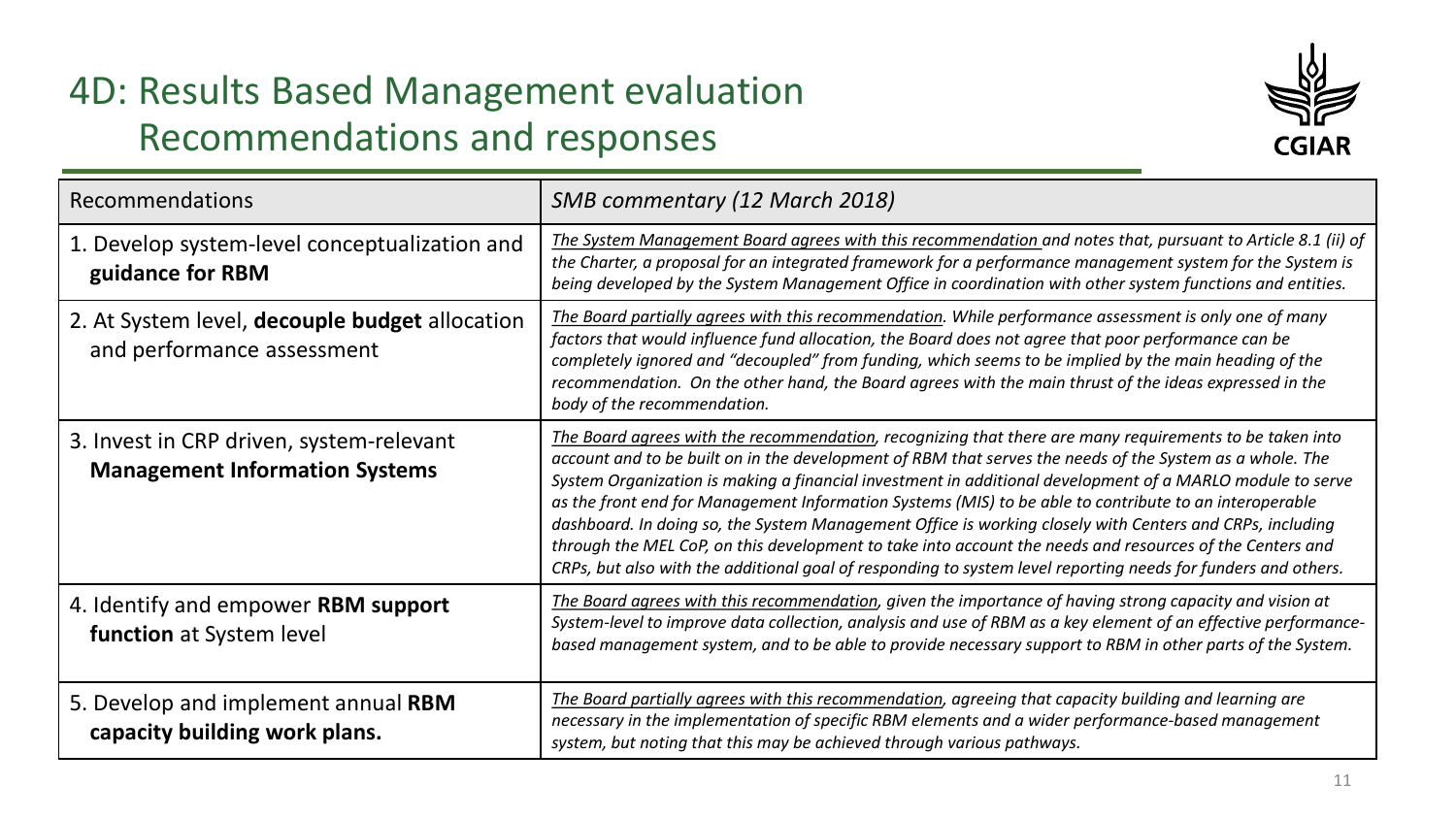

### 5. A 'lighter touch' approach on two evaluations

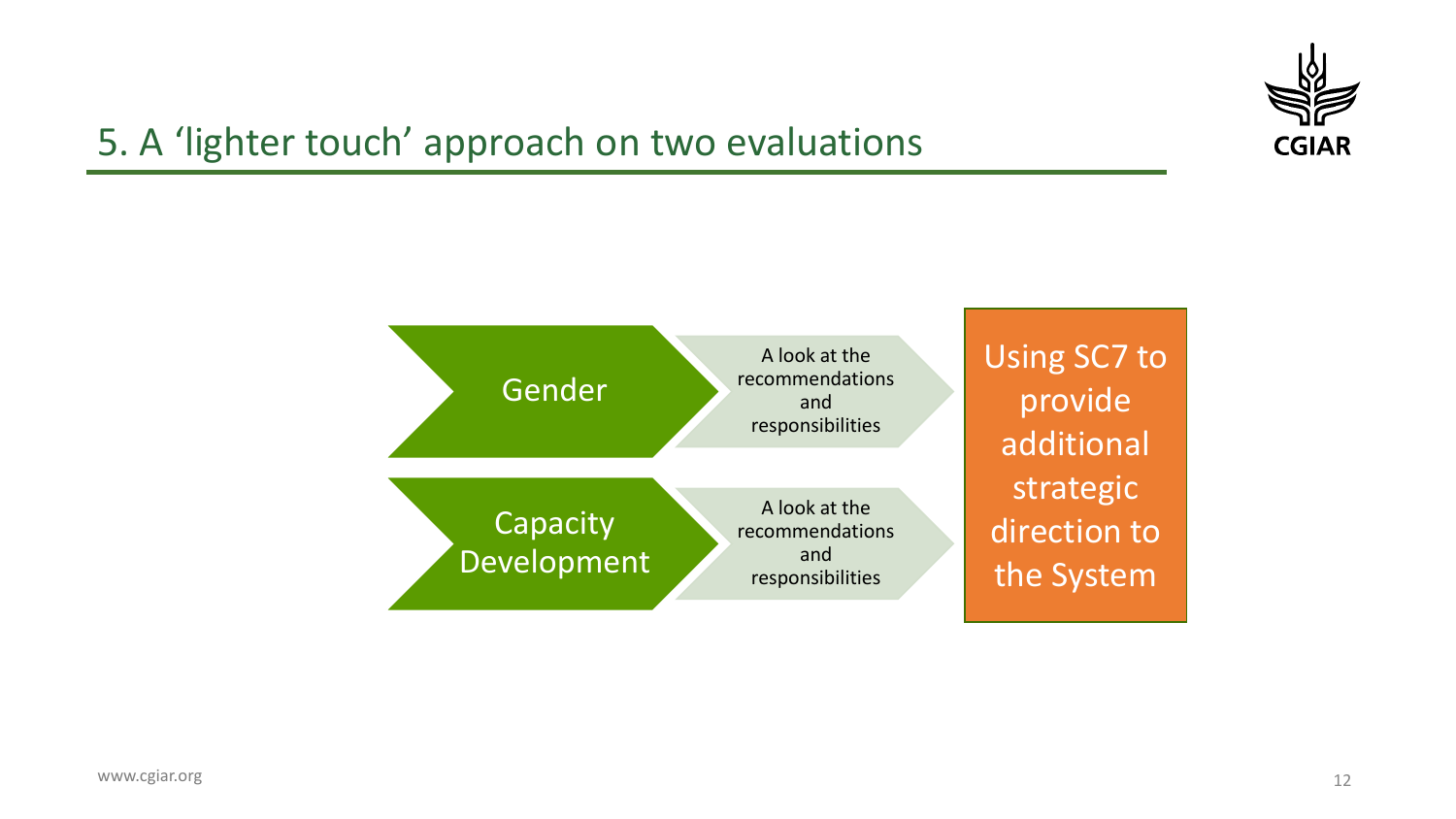#### 5A. Gender Evaluation Part I - Gender in Research Recommendations for the System and its bodies



| <b>System Council</b>                                                                                                                                                                | <b>System Organization</b>                                                                                                                                                                                                                                   | <b>Centers</b>                                                                                                                                                                                                                                                                                                      |
|--------------------------------------------------------------------------------------------------------------------------------------------------------------------------------------|--------------------------------------------------------------------------------------------------------------------------------------------------------------------------------------------------------------------------------------------------------------|---------------------------------------------------------------------------------------------------------------------------------------------------------------------------------------------------------------------------------------------------------------------------------------------------------------------|
| Recommendation 1. System Council<br>adopt an overarching, high-level CGIAR<br>Vision Statement on Gender Equity,<br>covering both gender in research and<br>gender at the workplace. | Recommendation 2. To concretize the overarching vision on gender,<br>the System Management Board should develop and adopt a time<br>bound Policy on Gender in CGIAR Research which sets out<br>expectations and shared commitments of both Centers and CRPs. |                                                                                                                                                                                                                                                                                                                     |
|                                                                                                                                                                                      | Recommendation 3. The System Management Board give<br>consideration to maintaining or strengthening the capacity of system<br>level bodies                                                                                                                   | Recommendation 8. Centers (and CRPs where possible)<br>should invest selectively, and - where appropriate - jointly, in<br>both targeted capacity building of gender specialists in<br>specific technical areas, and capacity building of other<br>scientists to effectively integrate gender into research design. |
| while supporting CRPs to use this funding strategically and effectively.                                                                                                             | Recommendation 4. The CGIAR System should maintain its current target of 10 percent for CRP spending on gender as a minimum requirement,                                                                                                                     |                                                                                                                                                                                                                                                                                                                     |
|                                                                                                                                                                                      | Recommendation 5. CRPs should refresh and refocus their gender strategies and/or future work plans                                                                                                                                                           |                                                                                                                                                                                                                                                                                                                     |
|                                                                                                                                                                                      | Recommendation 6. CRPs should protect minimum core capacities in specialist gender expertise,<br>while further exploring innovative ways of sharing resources and bringing in gender expertise                                                               |                                                                                                                                                                                                                                                                                                                     |
| Recommendation 7. CGIAR should strengthen institutional mechanisms to enhance gender capacity and expertise at system, Center and CRP level.                                         |                                                                                                                                                                                                                                                              |                                                                                                                                                                                                                                                                                                                     |
|                                                                                                                                                                                      | Recommendation 9. The System Management Board should request<br>inputs and proposals from the Gender Collaborative Platform to<br>effectively engender the new PMS                                                                                           |                                                                                                                                                                                                                                                                                                                     |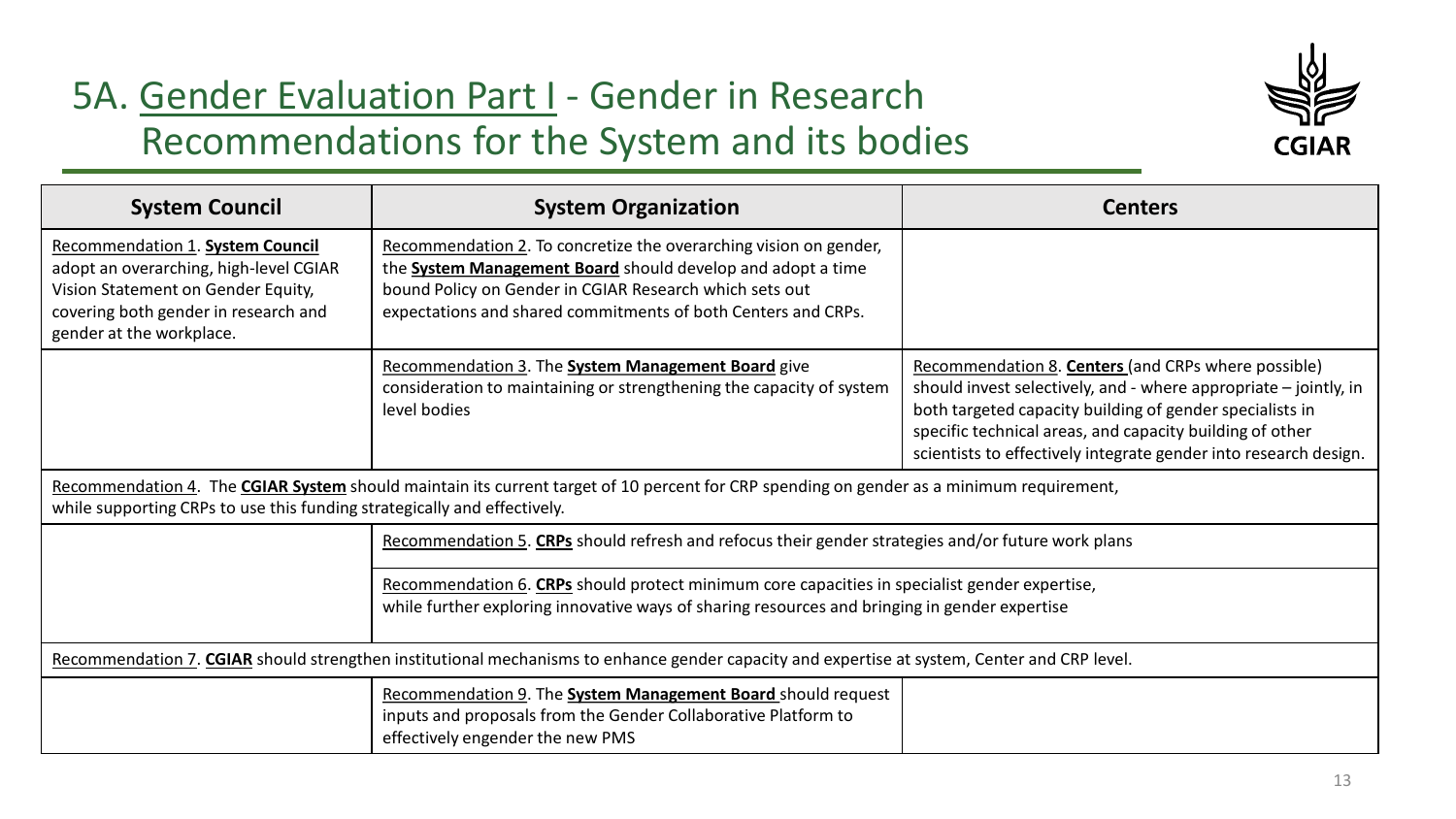#### 5A. Gender Evaluation Part II - Gender in the Workplace Recommendations for the System and its bodies



| <b>System Council</b>                                                                                                                                                                                                                                                                                                                                                                                                                                                                                                                                                                                                                                                                                                                                                                                    | <b>System Organization</b>                                                                                                                                                                   | <b>Centers</b>                                                                                                                                                                                   |
|----------------------------------------------------------------------------------------------------------------------------------------------------------------------------------------------------------------------------------------------------------------------------------------------------------------------------------------------------------------------------------------------------------------------------------------------------------------------------------------------------------------------------------------------------------------------------------------------------------------------------------------------------------------------------------------------------------------------------------------------------------------------------------------------------------|----------------------------------------------------------------------------------------------------------------------------------------------------------------------------------------------|--------------------------------------------------------------------------------------------------------------------------------------------------------------------------------------------------|
| Recommendation 1. System Council adopt an<br>overarching, high-level CGIAR Vision Statement<br>on Gender Equity, covering both gender in<br>research and gender at the workplace.                                                                                                                                                                                                                                                                                                                                                                                                                                                                                                                                                                                                                        | Recommendation 2. To concretize the high-level vision<br>statement, the <b>System Management Board</b> should require<br>that the 2015 CGIAR Diversity and Inclusion Strategy be<br>revised. |                                                                                                                                                                                                  |
| Recommendation 3. CGIAR needs to put in place the organizational infrastructure, processes and mechanisms and resources to advance gender diversity, equity, and inclusion:<br>(a) a "Gender "Champion" on the System Management Board;<br>(b) a Task Force, supported by a consultant, to revise and update the 2015 CGIAR Diversity and Inclusion Strategy;<br>(c) the hiring of a Gender at the Workplace Senior Advisor to provide expert advice and support to the System Management Board and individual Centers;<br>(d) the reestablishment of the Gender at Work Focal Points in the Centers to assist their Senior Administration move their strategy forward;<br>(e) the allocation of Windows 1 and 2 funding to support this organizational infrastructure for its first year of operations. |                                                                                                                                                                                              |                                                                                                                                                                                                  |
| Recommendation 4. A new Diversity, Equity, and Inclusion Community of Practice should be established to enable members, drawn from both the Center and System levels, to<br>stay current with the field, share knowledge and best practices, collectively maintain a web-based resource and communication hub.                                                                                                                                                                                                                                                                                                                                                                                                                                                                                           |                                                                                                                                                                                              |                                                                                                                                                                                                  |
| Recommendation 5. A comprehensive System-wide Training Program for working with diversity and implicit bias should be developed and customized for CGIAR.                                                                                                                                                                                                                                                                                                                                                                                                                                                                                                                                                                                                                                                |                                                                                                                                                                                              |                                                                                                                                                                                                  |
|                                                                                                                                                                                                                                                                                                                                                                                                                                                                                                                                                                                                                                                                                                                                                                                                          | Recommendation 6. The System Management Board should<br>require reporting every two years from the Centers on<br>progress against the key performance indicators                             | Recommendation 7. All Centers should develop a compelling<br>case outlining the benefits of gender diversity for their<br>organizational performance                                             |
|                                                                                                                                                                                                                                                                                                                                                                                                                                                                                                                                                                                                                                                                                                                                                                                                          |                                                                                                                                                                                              | Recommendation 8. Centers should move beyond policies to<br>take a more proactive and systematic approach to<br>strengthening diversity and inclusion at the levels of practice<br>and behavior. |
|                                                                                                                                                                                                                                                                                                                                                                                                                                                                                                                                                                                                                                                                                                                                                                                                          |                                                                                                                                                                                              | Recommendation 9. Centers should prioritize building<br>inclusive workplaces<br>14                                                                                                               |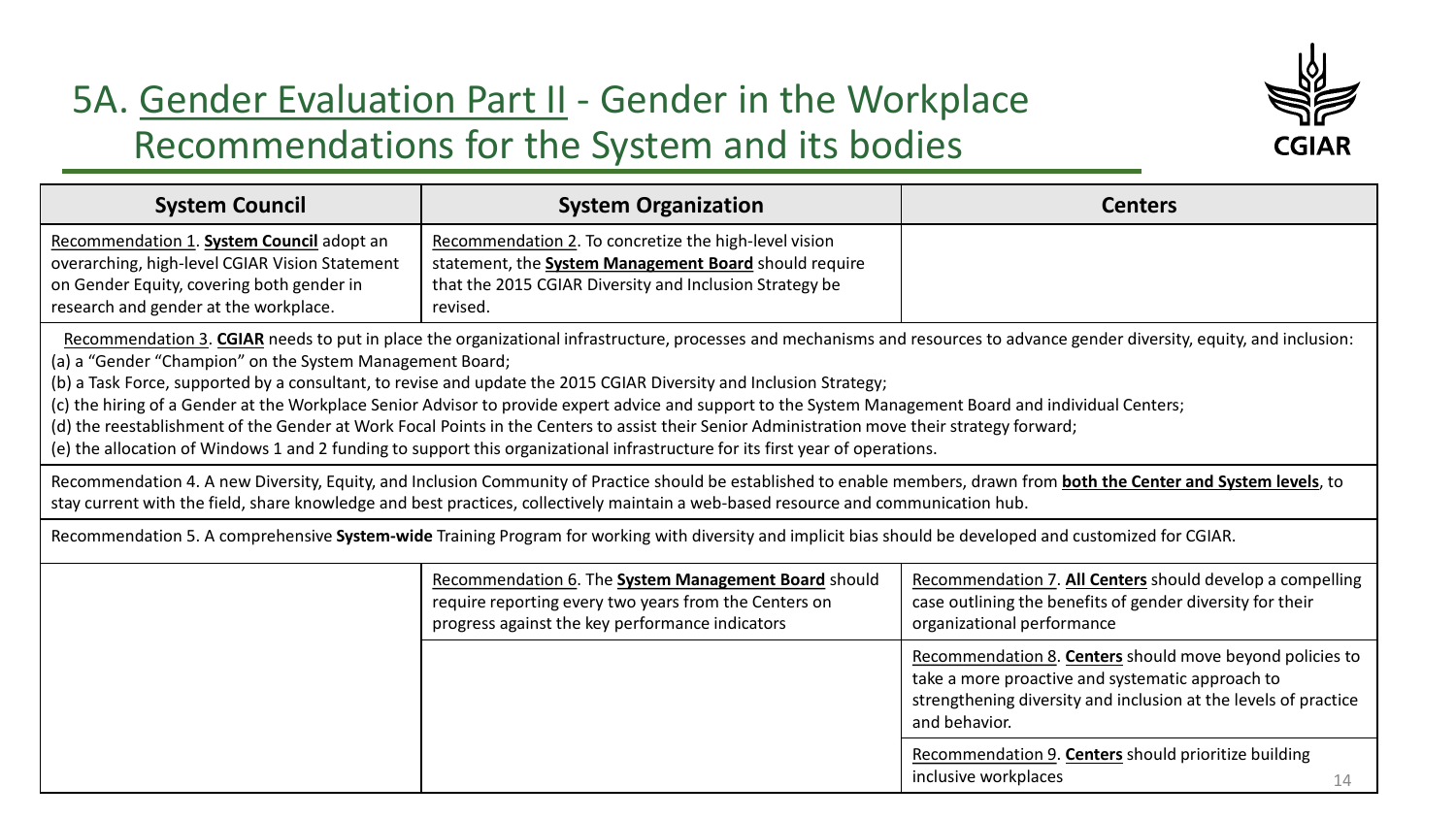### 5B. Capacity Development evaluation Recommendations for the System and its bodies



| <b>System Council</b>                                                                                                                                                                                                                                     | <b>System Organization</b>                                                                                                                                                                                                                                                                                                                                                           | <b>Centers</b>                                                                                                                                                                                                                                                                                                                                                                                                                           |
|-----------------------------------------------------------------------------------------------------------------------------------------------------------------------------------------------------------------------------------------------------------|--------------------------------------------------------------------------------------------------------------------------------------------------------------------------------------------------------------------------------------------------------------------------------------------------------------------------------------------------------------------------------------|------------------------------------------------------------------------------------------------------------------------------------------------------------------------------------------------------------------------------------------------------------------------------------------------------------------------------------------------------------------------------------------------------------------------------------------|
| Recommendation 1. Under the leadership of the System Management Board, CGIAR should develop and commit to a comprehensive capacity development agenda, in line with<br>the needs and approaches of its research and development partners.                 |                                                                                                                                                                                                                                                                                                                                                                                      |                                                                                                                                                                                                                                                                                                                                                                                                                                          |
|                                                                                                                                                                                                                                                           | Recommendation 2. Centers and CRPs should base their medium-term capacity development plans<br>on clear capacity development strategies and incorporate capacity development more consistently into their theories of change.                                                                                                                                                        |                                                                                                                                                                                                                                                                                                                                                                                                                                          |
|                                                                                                                                                                                                                                                           | Centers, particularly with regard to their scientific staff and amenities, and training of local end users and communities should be<br>de-emphasized or channeled through more appropriate capacity development providers to ensure better relevance and focus and greater<br>cost-effectiveness of CGIAR's efforts.                                                                | Recommendation 3. In its Capacity Development activities, CGIAR should aim at taking full advantage of the experience and facilities of the                                                                                                                                                                                                                                                                                              |
|                                                                                                                                                                                                                                                           | Recommendation 4. Centers and CRPs should build on successful partnership approaches, such as the facilitation of collaborative multi-<br>stakeholder networks and multi-donor programs and platforms, to ensure that capacity development has the required long-term<br>perspective and is relevant to and owned by the stakeholders and entities that strengthen their capacities. |                                                                                                                                                                                                                                                                                                                                                                                                                                          |
| Recommendation 5. CGIAR should systematically review the existing experience on innovation platforms to establish how effective they are as a means for CGIAR to make CD<br>interventions for enabling large-scale adoption of CGIAR's research products. |                                                                                                                                                                                                                                                                                                                                                                                      |                                                                                                                                                                                                                                                                                                                                                                                                                                          |
|                                                                                                                                                                                                                                                           | Recommendation 7. The System Management Office should revise<br>capacity development-related reporting requirements and put<br>emphasis on reporting against strategic and annual planning in a<br>manner that reflects intended purpose, type and modality of<br>capacity development, specifying stakeholder groups targeted                                                       | Recommendation 6. CGIAR Centers should, in collaboration with CRP<br>management and through facilitation by the CapDev CoP, integrate<br>adequate capacity development support into their management<br>systems and approaches for ensuring that their capacity development<br>activities are planned, implemented and followed-up in accordance<br>with good practices and in alignment with CGIAR's Capacity<br>Development Framework. |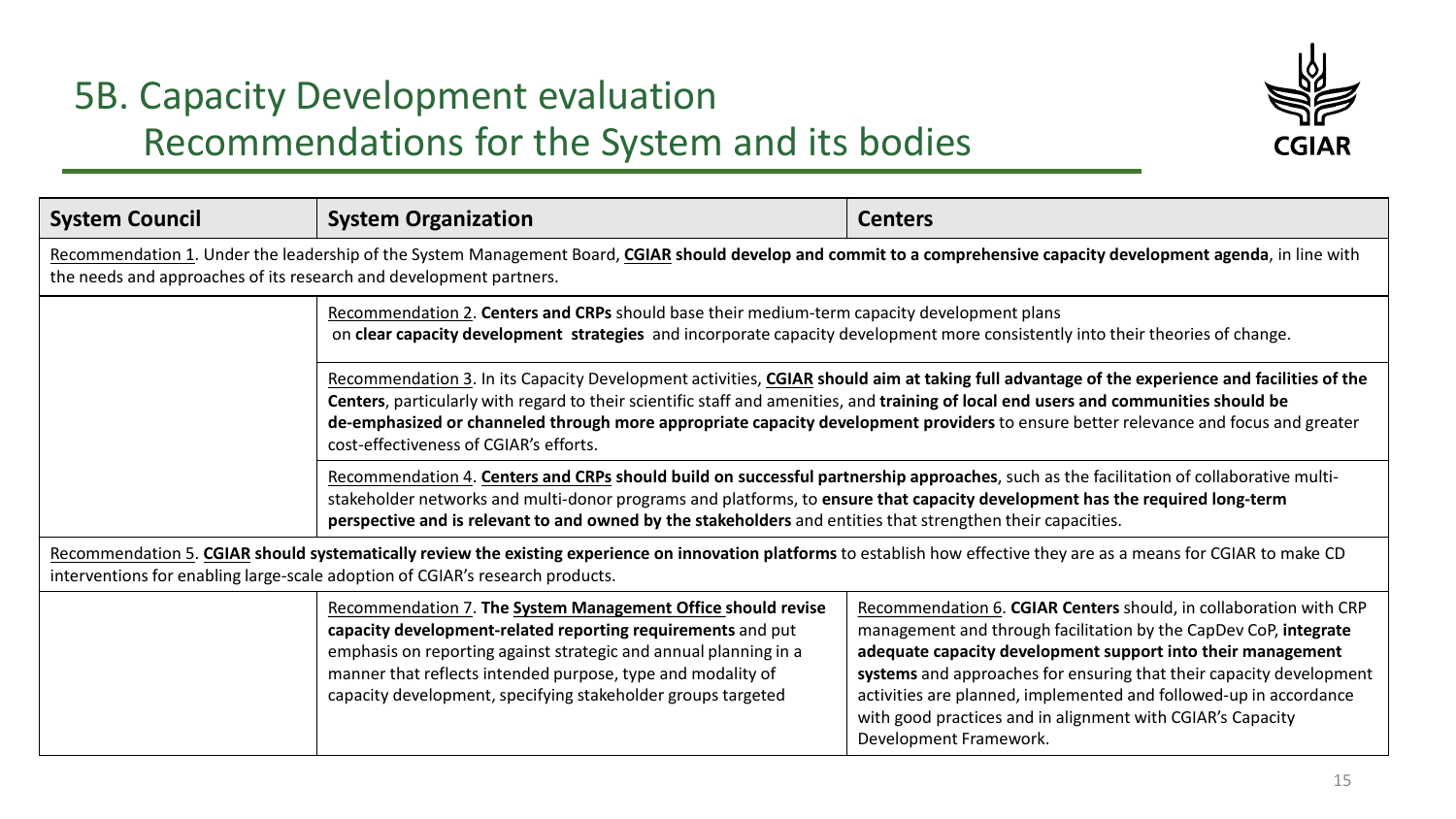

## 6. Roles moving forward – Shared Secretariat & SIMEC

#### **Mandate of the Shared Secretariat** (extract only)

- 3.4 **Supporting implementation of the CGIAR System's multi-year evaluation plan in a manner that meets the CGIAR System's need for rigorous high quality independent evaluations to inform decision making across the System:** Aligned to successive multi-year CGIAR Business Plans and in accordance with a CGIAR multi-year evaluation framework that enhances accountability and learning to inform the formulation of new (and course corrections of ongoing) CGIAR Research and other cross-System actions, ensure that the evidence from System Council commissioned independent evaluations is informing decision making across the System at strategic opportunities. CGIAR's Policy for Independent Evaluation as may be amended from time to time sets out the detailed role of how the multi-year evaluation plan will work. Major functional responsibilities include:
- a. Developing, in consultation with CGIAR Centers, program and platform staff, and the System Organization, a cost-effective multiyear evaluation work plan for approval by the System Council, taking into account current and future Center and CGIAR Research program and/or platform evaluation frameworks, strategies and/or plans, and strategic guidance from the System Council and the System

www.cgiar.org 2016 and the state of the state of the state of the state of the state of the state of the state of the state of the state of the state of the state of the state of the state of the state of the state of the Management Board in the preparation of the evaluation work plan.

#### **Role of SIMEC** (extract only)

- 7.4 **Evaluation plan linkages with the System Council:** To facilitate effective linkages and engagement with the System Council in respect of implementation of the CGIAR System's multi-year evaluation plan, the following modalities apply:
	- c. As final outputs of external independent evaluations or other agreed activities are available, **SIMEC will be the forum for discussing the evaluations and other reports to facilitate structured consideration and endorsement by the System Council on effective responses to such evaluations or reports, to strengthen decision making processes**. As relevant to strategic direction setting and ensuring effective implementation of management responses and follow up to evaluations and reports, the **System Council may request the System Management Board to formally consider and respond to such material**.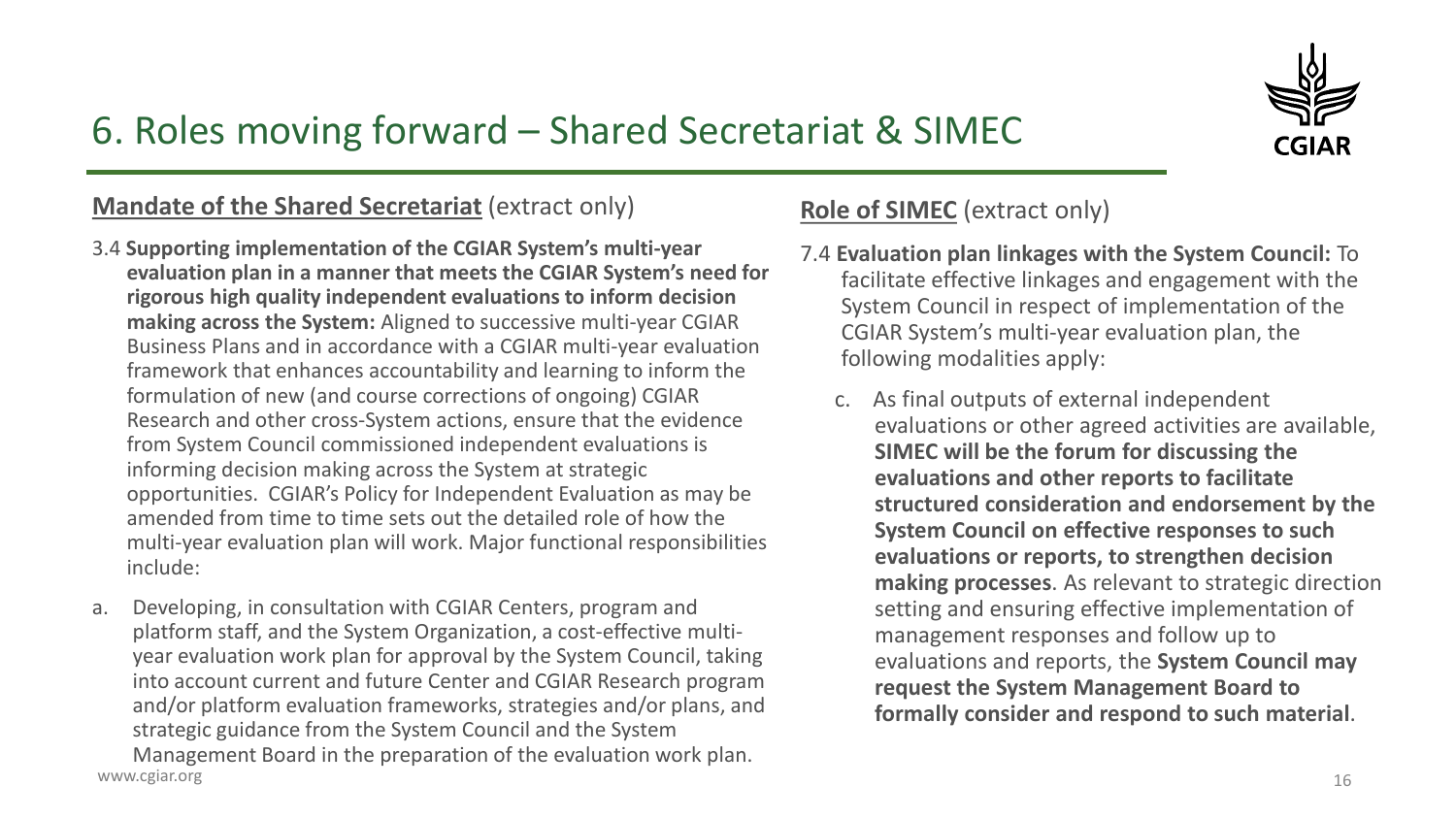

### 6. Roles moving forward – System Council, System Management Board and System Management Office

Roles and responsibilities agreed between CGIAR's Funders and Centers with effect from 1 July 2016 – with a focus on the SMB providing a commentary on evaluations to the System Council for consideration:

| <b>CGIAR System Framework</b>                                                                                                                                                                            | Charter of the CGIAR System Organization                                                                                                                                                                              |                                                                                                                  |
|----------------------------------------------------------------------------------------------------------------------------------------------------------------------------------------------------------|-----------------------------------------------------------------------------------------------------------------------------------------------------------------------------------------------------------------------|------------------------------------------------------------------------------------------------------------------|
| System Council (34 functions, Article 6.1)                                                                                                                                                               | System Management Board<br>(49 functions, Article 8)                                                                                                                                                                  | System Management Office<br>(38 functions, Article 11)                                                           |
| • Approve a cost-effective multi-year<br>evaluation plan proposed by IEA covering<br>evaluation of the CGIAR Portfolio 6.1(cc)                                                                           | • Review IEA evaluations of the CGIAR Portfolio,<br>functions and structures and provide comments<br>to the System Council for its consideration 8.1(tt)                                                              | • Coordinate preparation of a management<br>response to the System Council on system-<br>wide evaluations 11(kk) |
| • Review and endorse IEA evaluations of the<br>CGIAR Portfolio, functions and structures,<br>taking into account input from the System<br>Management Board and Center management<br>responses $6.1$ (ff) | • Coordinate management responses to the<br>System Council on IEA periodic (8-10 years)<br>independent evaluations on the effectiveness of<br>the CGIAR System to deliver on CGIAR's mission<br>and vision $8.1$ (uu) | • Monitor implementation of decisions arising<br>from evaluations of CGIAR Research 11(II)                       |
| • In consultation with the System Management<br>Board, work toward cost-effectiveness and<br>complementarity in the overall system of<br>evaluations reviews at all levels 6.1(hh)                       | • In consultation with the System Council work<br>toward cost-effectiveness and complementarity<br>in the overall system of evaluations reviews at all<br>levels $8.1$ (ww)                                           |                                                                                                                  |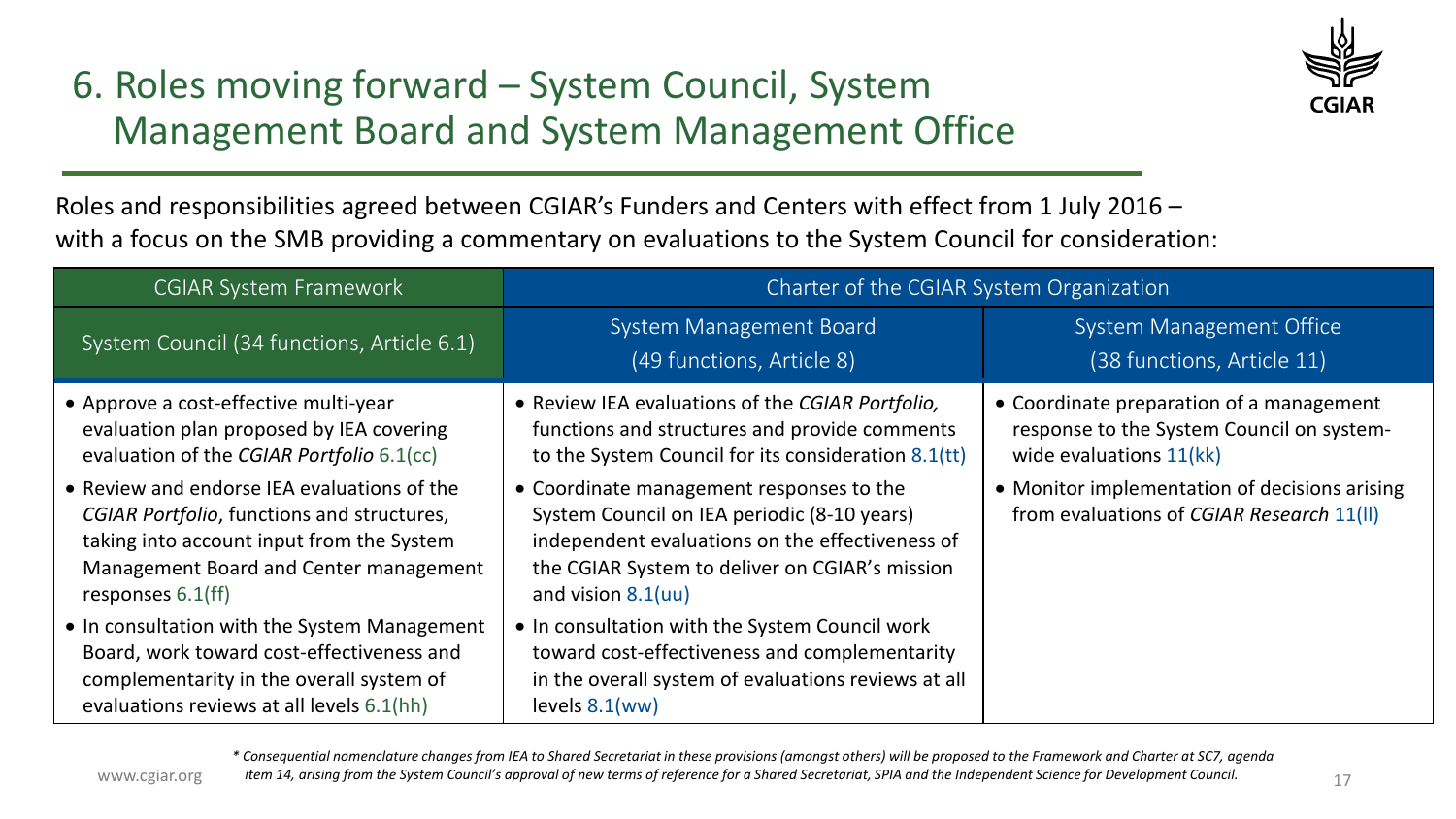

# Annexes with additional resources

- A. Typology used to consider evaluation/review contributions to change in CGIAR
- B. Links to evaluations/reviews via IEA webpage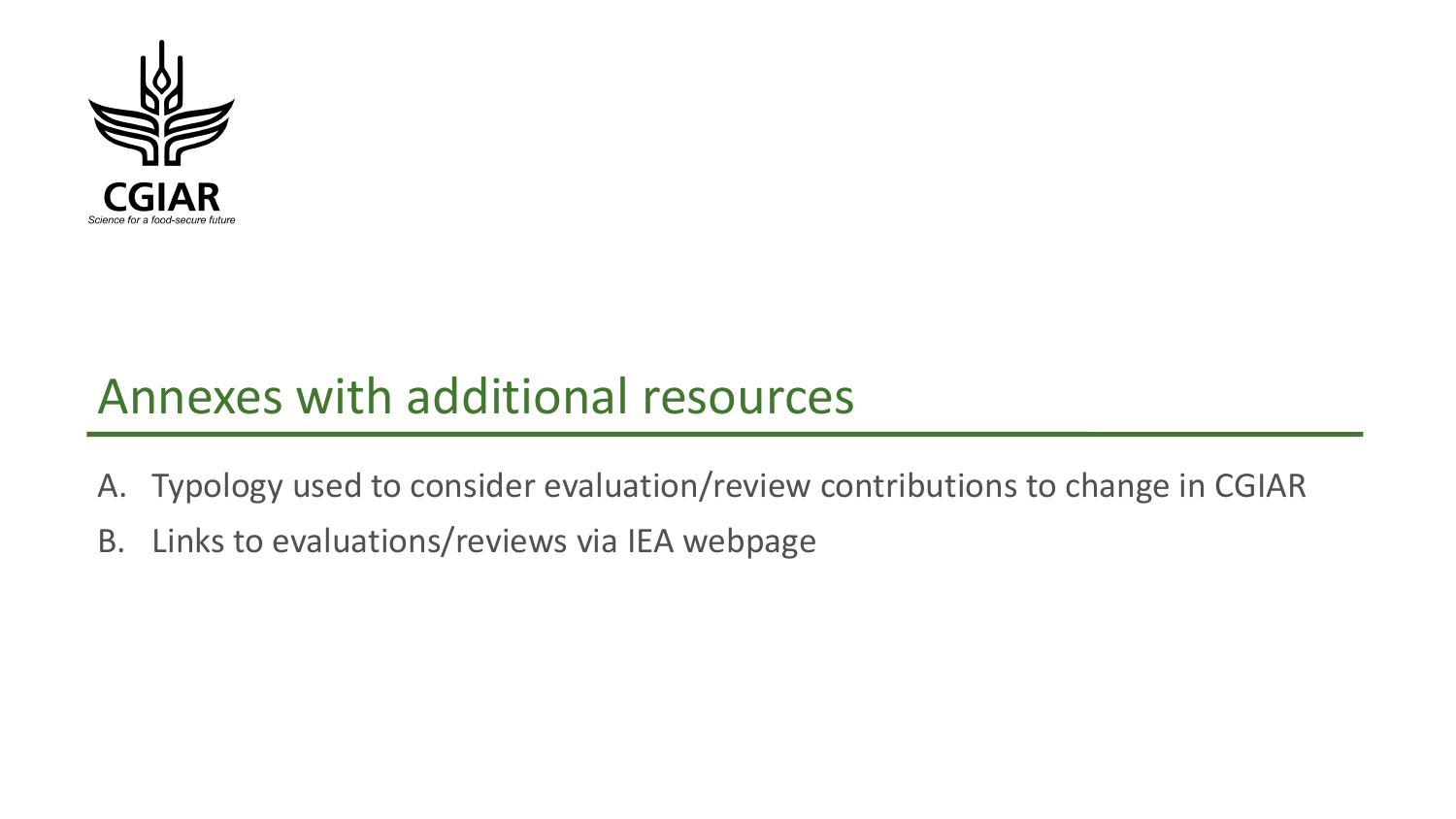

## Annex A.1: Typology adopted to identify degree of perceived contribution by an evaluation/review to change in CGIAR

#### Scale: Varying types of contribution to change Typology used as a No demonstrable contribution; no contribution yet. The evaluation report Low (and response) may have only recently been received/developed. means of differentiating on the The evaluation has provided information on the topic which has been useful overall perceived for other processes; the evaluation has raised awareness of the topic, some Emergent contribution to change. challenges and some opportunities/options. Note: No individual The evaluation has elevated the topic for deliberation/debate in the system; Moderate weighting was the evaluation material is referenced and used as background resource. undertaken of each recommendation The evaluation material has been a key information and idea resource, and its within an evaluation or recommendations have provided possible pathways for action; the topic of the Considerable evaluation has come up for decision in the system. review. The topic of the evaluation has become a key priority in the system; the Strong evaluation has directly lead to change with key findings and/or recommendations of the evaluation being implemented in change processes.

www.cgiar.org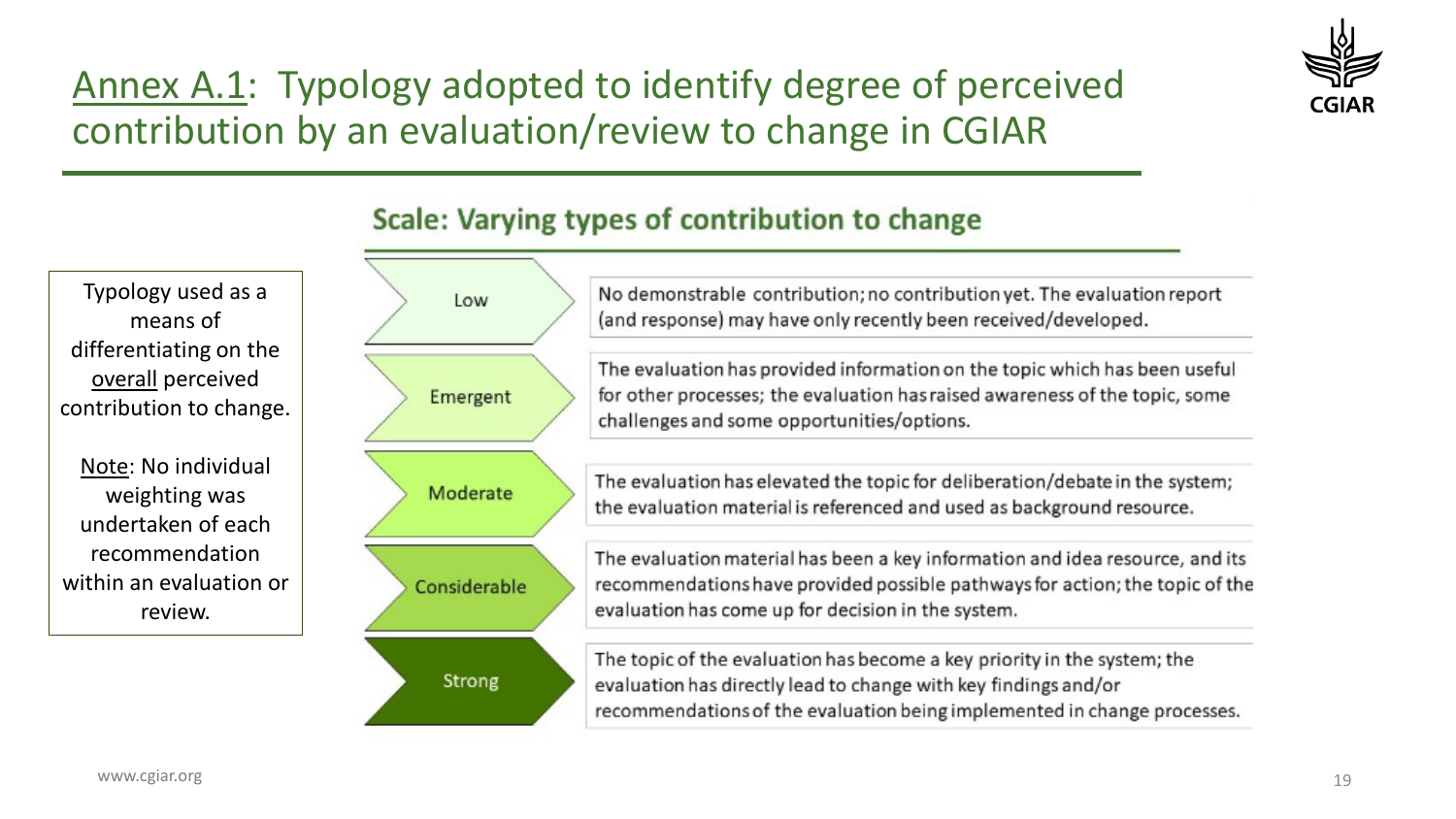

#### Annex A.2: Perceived contribution to change per evaluation/review

| Table developed<br>and discussed<br>with IEA to<br>incorporate<br>independent view | Evaluation /<br><b>Review</b> | Contribution | Some examples of contribution and change* (Indicating some links to particular recommendations and responses to recommendations)<br>* based on a scan primarily at the system level                                                                                                                                                                                                                                                                                                                                                                                                                         |
|------------------------------------------------------------------------------------|-------------------------------|--------------|-------------------------------------------------------------------------------------------------------------------------------------------------------------------------------------------------------------------------------------------------------------------------------------------------------------------------------------------------------------------------------------------------------------------------------------------------------------------------------------------------------------------------------------------------------------------------------------------------------------|
|                                                                                    | Gender in<br>Research         | Strong       | Selection and appointment of "SMB Gender Champion" (note: for both research and workplace)<br>$\bullet$<br>Inclusion as a key initiative for optimizing the portfolio in the Business Plan<br>$\bullet$<br>'Gender Breakfast session' at SC7 (note: the evaluation team leader invited as a panel member) + CGIAR Gender Equality Discussion paper (from Funder group)<br>$\bullet$<br>SC7 Agreed Action on elevating the gender platform (Rec 11)<br>$\bullet$<br>Strengthening CGIAR Gender Equality Workplan (Aug-Dec 2018): framework, institutional designs, business plan inputs (Recs 1, 2, 5, 7, 9) |
|                                                                                    | <b>ISPC</b>                   | Strong       | A key resource used in the SIMEC-led process to propose and implement future arrangements for CGIAR's advisory services, particularly in the drafting of the terms of<br>$\bullet$<br>reference for the proposed Independent Science for Development Council (ISDC)                                                                                                                                                                                                                                                                                                                                         |
|                                                                                    | Gender in<br>Workplace        | Considerable | CGIAR Human Resources Community of Practice taking on topic of gender equality and diversity as a priority; developing indicators<br>Inclusion as a key element of action to 'Continually improve people management' in the Business Plan (2019-2021)<br>$\bullet$<br>'Gender Breakfast session' at SC7 + CGIAR Gender Equality Discussion paper (from a Funder group)<br>$\bullet$<br>Strengthening CGIAR Gender Equality Workplan (Aug-Dec 2018): framework, institutional designs, business plan inputs (Rec 1, 2, 3, 6)<br>$\bullet$                                                                    |
|                                                                                    | Partnerships                  | Moderate     | Private Sector Partnership for Impact Acceleration workshop, 10-12 July 2018 (Rec 3)<br>$\bullet$<br>One of the 10 action items in the Business Plan to be focused on 'Enhancing collaboration with science and delivery partners', with key strategies on country-level<br>$\bullet$<br>collaboration, private sector collaboration and collaboration with science partners<br>Provided useful information for the 2018 Annual Performance Report<br>$\bullet$                                                                                                                                             |
|                                                                                    | Results-Based<br>Management   | Moderate     | Consolidated effort in the System around strengthening the use of MIS systems and the adoption of a system-level MIS, including task team, collaboration events<br>$\bullet$<br>(Interoperability workshop) and a system level results dashboard (Rec 2, 3, 4)<br>Resource material for the development of the Performance-based Management concepts, elements (Recs 1, 2)<br>$\bullet$<br>Considering appropriate capacity development and collective action to support this area (Rec 5)<br>$\bullet$                                                                                                     |
|                                                                                    | Intellectual<br>Assets        | Moderate     | Private Sector Partnership for Impact Acceleration workshop, 10-12 July 2018 (Rec 2)<br>$\bullet$<br>A sub-action item in the Business Plan focused on 'deepening private sector collaboration'<br>$\bullet$<br>Identified as a resource to be used in the revision of the ToR of the System Council's Intellectual Property (SCIP) Group<br>$\bullet$                                                                                                                                                                                                                                                      |
|                                                                                    | Genebanks                     | Moderate     | SMB nominated a member to serve on the Crop Trust Board (Rec 1) and serve as SMB focal point; SMB inputs on Genebank Platform gov & mngt<br>$\bullet$<br>Tailored reporting will be integrated into future Performance Reports<br>$\bullet$                                                                                                                                                                                                                                                                                                                                                                 |
|                                                                                    | Capacity<br>Development       | Emergent     | A part of CRP reporting, with one of the results indicators on training (Rec 7)<br>$\bullet$<br>Provided information useful for the 2018 Annual Performance Report (Rec 7)<br>$\bullet$<br>CGIAR Country Collaboration included in the CGIAR Business Plan (Rec 4)<br>$\bullet$                                                                                                                                                                                                                                                                                                                             |
|                                                                                    | Open Access-<br>Open Data     | Emergent     | • The topic and some recommended actions have been added to the workplan of SMB<br>Note: This was the most recent review/evaluation received. Many actions recommended already planned by the Platform.                                                                                                                                                                                                                                                                                                                                                                                                     |